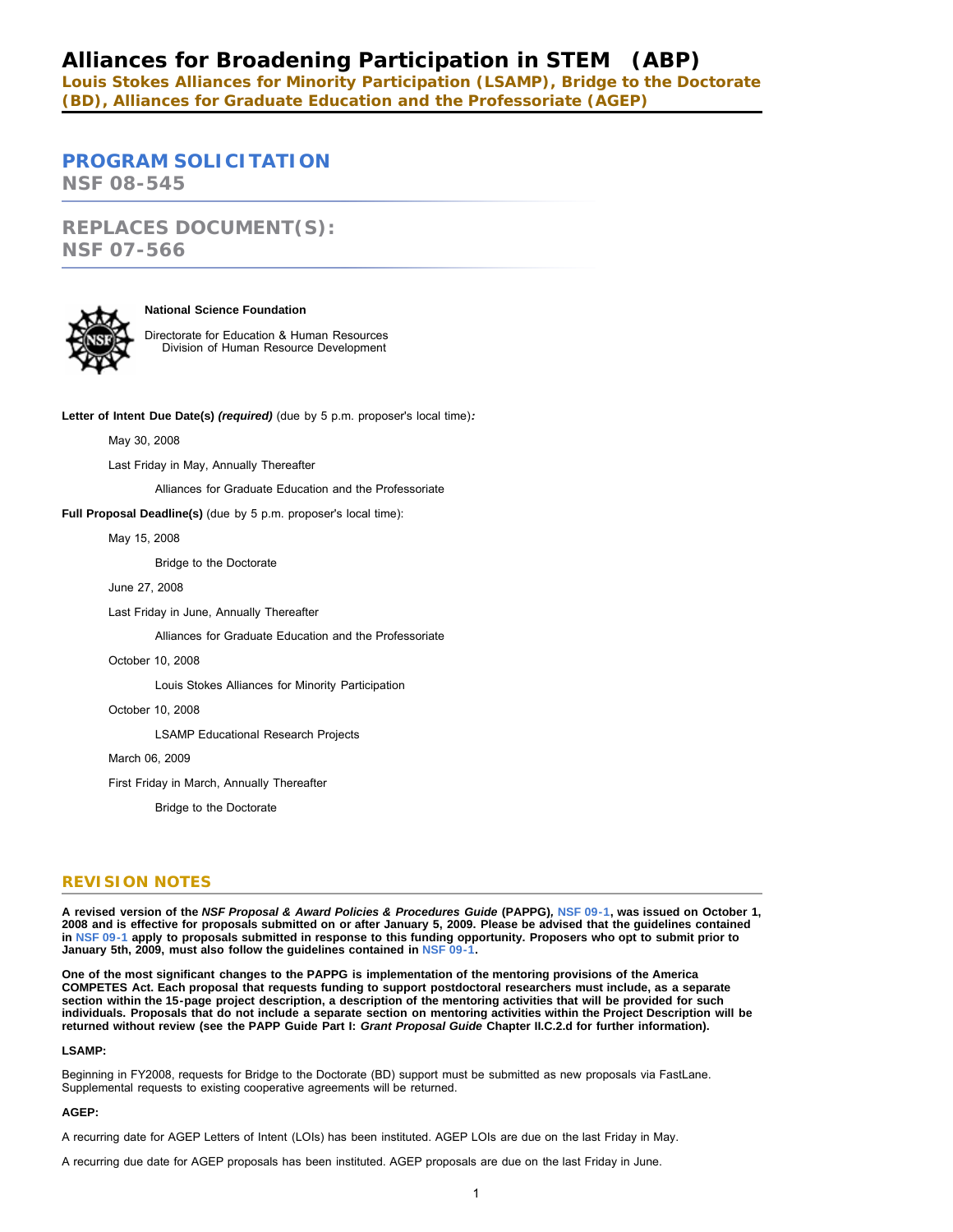### <span id="page-1-0"></span>**General Information**

### **Program Title:**

Alliances for Broadening Participation in STEM (ABP) Louis Stokes Alliances for Minority Participation (LSAMP), Bridge to the Doctorate (BD), Alliances for Graduate Education and the Professoriate (AGEP)

#### **Synopsis of Program:**

The Alliances for Broadening Participation in STEM (ABP) solicitation includes the Louis Stokes Alliances for Minority Participation (LSAMP) program, Bridge to the Doctorate (BD) Activity, and the Alliances for Graduate Education and the Professoriate (AGEP) program.

This portfolio seeks to increase the number of students successfully completing quality degree programs in science, technology, engineering and mathematics (STEM). Particular emphasis is placed on transforming STEM education through innovative academic strategies and experiences in support of groups that historically have been underrepresented in STEM disciplines: African Americans, Alaskan Natives, Native Americans, Hispanic Americans and Native Pacific Islanders.

Managed synergistically, the ABP cluster enables seamless transitions from the STEM baccalaureate to attainment of the doctorate and entry to the STEM professoriate. ABP support begins at the baccalaureate level through the LSAMP program. LSAMP emphasizes development of broad based regional and national alliances of academic institutions, school districts, state and local governments, and the private sector to increase the diversity and quality of the STEM workforce. Eligible LSAMP undergraduate students may receive continued support for up to two additional years of STEM graduate study through the Bridge to the Doctorate (BD) Activity. The Bridge to the Doctorate provides significant financial support for matriculating candidates in STEM doctoral programs at eligible alliance sites.

Alliances for Graduate Education and the Professoriate (AGEP) furthers the graduate education of underrepresented students through the doctorate level, preparing them for fulfilling opportunities and productive careers as STEM faculty and research professionals. AGEP also supports the transformation of institutional culture to attract and retain STEM doctoral students into the professorate.

The LSAMP program also supports education research projects focused on STEM baccalaureate degree attainment.

#### **Cognizant Program Officer(s):**

- A. James Hicks, Program Director, LSAMP, BD, 815 N, telephone: (703) 292-8640, fax: (703) 292-9019, email: [ahicks@nsf.gov](mailto:ahicks@nsf.gov)
- Roosevelt Johnson, Program Director, AGEP, 815 N, telephone: (703) 292-4669, fax: (703) 292-9018, email: [ryjohnso@nsf.gov](mailto:ryjohnso@nsf.gov)
- Lenell Allen, Program Director, AGEP, 815, telephone: (703) 292-4679, fax: (703) 292-9018, email: [l-allen@nsf.gov](mailto:l-allen@nsf.gov)
- Harry Bass, Program Director, LSAMP, BD, 815, telephone: (703) 292-8447, fax: (703) 292-9018, email: [hbass@nsf.gov](mailto:hbass@nsf.gov)
- Martha James, Assistant Program Director, LSAMP, BD, 815, telephone: (703) 292-7772, fax: (703) 292-9018, email: [mjames@nsf.gov](mailto:mjames@nsf.gov)
- Al Wilson, Senior Program Analyst, AGEP, 815, telephone: (703) 292-4835, fax: (703) 292-9018, email: [awilson@nsf.gov](mailto:awilson@nsf.gov)

#### **Applicable Catalog of Federal Domestic Assistance (CFDA) Number(s):**

47.076 --- Education and Human Resources

### **Award Information**

#### **Anticipated Type of Award:** Other Grant Cooperative Agreement or Standard Grant

**Estimated Number of Awards:** 22 to 32 This includes 5 to 9 LSAMP Cooperative Agreements of up to \$1M per year over a 5 year period; 15 to 18 BD grants of \$987,000 each for 24 months; 1-2 educational research projects of up to \$100K for 12 months; and, 1 to 3 AGEP Cooperative Agreements of up to \$1M per year over a 5 year period.

**Anticipated Funding Amount:** \$30,000,000 In FY08, this includes up to \$17.8M for BD and \$.2M for education research grants from the LSAMP program. In FY09, this includes up to \$9M for new LSAMP awards and up to \$3 million for new AGEP awards (subject to the availability of funds).

### **Eligibility Information**

#### **Organization Limit:**

Proposals may only be submitted by the following: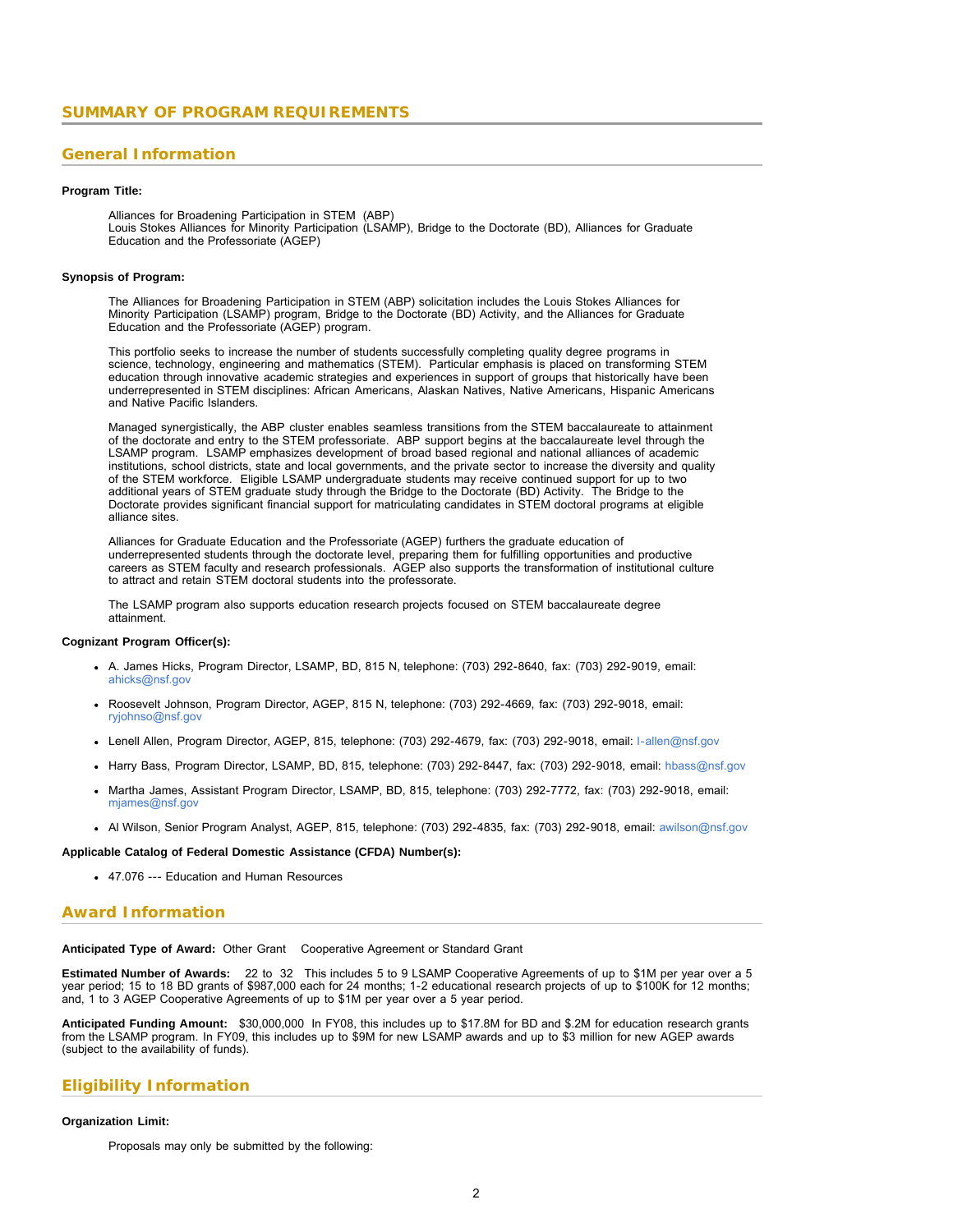Universities and Colleges: Universities and two- and four-year colleges (including community colleges) located and accredited in the US, acting on behalf of their faculty members. Such organizations also are referred to as academic institutions.

#### **PI Limit:**

*AGEP* - Because AGEP is centered on sustainable institutional changes in graduate education, the Provost or Graduate Dean of the lead institution should serve as the Principal Investigator. A full explanation should be provided for a PI designation in variance with this requirement. Co-Principal Investigators from partner institutions may be designated as appropriate for the project.

*LSAMP* - To promote institutional commitments to increase the quality and quantity of underrepresented minorities in STEM disciplines at the undergraduate level, the President or Provost of the lead institution should serve as the Principal Investigator. A full explanation should be provided for a PI designation in variance with this requirement. Co-Principal investigators from partner institutions may be designated as appropriate for the project.

### **Limit on Number of Proposals per Organization:**

One proposal per alliance.

#### **Limit on Number of Proposals per PI:**

One proposal per PI.

### **Proposal Preparation and Submission Instructions**

#### **A. Proposal Preparation Instructions**

- **Letters of Intent:** Submission of Letters of Intent is required. Please see the full text of this solicitation for further information.
- **Preliminary Proposal Submission:** Not Applicable
- **Full Proposals:**
	- Full Proposals submitted via FastLane: NSF Proposal and Award Policies and Procedures Guide, Part I: Grant Proposal Guide (GPG) Guidelines apply. The complete text of the GPG is available electronically on the NSF website at: [http://www.nsf.gov/publications/pub\\_summ.jsp?ods\\_key=gpg.](http://www.nsf.gov/publications/pub_summ.jsp?ods_key=gpg)
	- Full Proposals submitted via Grants.gov: NSF Grants.gov Application Guide: A Guide for the Preparation and Submission of NSF Applications via Grants.gov Guidelines apply (Note: The NSF Grants.gov Application Guide is available on the Grants.gov website and on the NSF website at: [http://www.nsf.gov/pubs/policydocs/grantsgovguide607.pdf\)](http://www.nsf.gov/pubs/policydocs/grantsgovguide607.pdf)

#### **B. Budgetary Information**

- **Cost Sharing Requirements:** Cost Sharing is not required under this solicitation.
- **Indirect Cost (F&A) Limitations:** *The following limitations apply to BD proposals only.* The NSF contribution to graduate student stipends will be \$30,000 per year (12 months) for each of twelve students. Successfully matriculating graduate students are expected to receive a second year stipend at this dollar support level. NSF will provide a cost-ofeducation allowance to the institution for tuition, health insurance, and other normal fees of \$10,500 per year for each of twelve students. Project evaluation costs may be included. NSF will provide a flat \$15,000 allowance per award in lieu of indirect costs. Graduate stipends should be listed on Line F, "Participant Support," on the proposal budget. **NOTE: Beginning in FY2008, awards for BD support will be issued as standard 24-month grants. Residual funds from standard grants may not be transferred to other cohorts. Annual and final NSF reporting will apply.**
- **Other Budgetary Limitations:** Not Applicable

#### **C. Due Dates**

**Letter of Intent Due Date(s)** *(required)* (due by 5 p.m. proposer's local time)*:*

May 30, 2008

Last Friday in May, Annually Thereafter

Alliances for Graduate Education and the Professoriate

**Full Proposal Deadline(s)** (due by 5 p.m. proposer's local time):

May 15, 2008

Bridge to the Doctorate

June 27, 2008

Last Friday in June, Annually Thereafter

Alliances for Graduate Education and the Professoriate

October 10, 2008

Louis Stokes Alliances for Minority Participation

October 10, 2008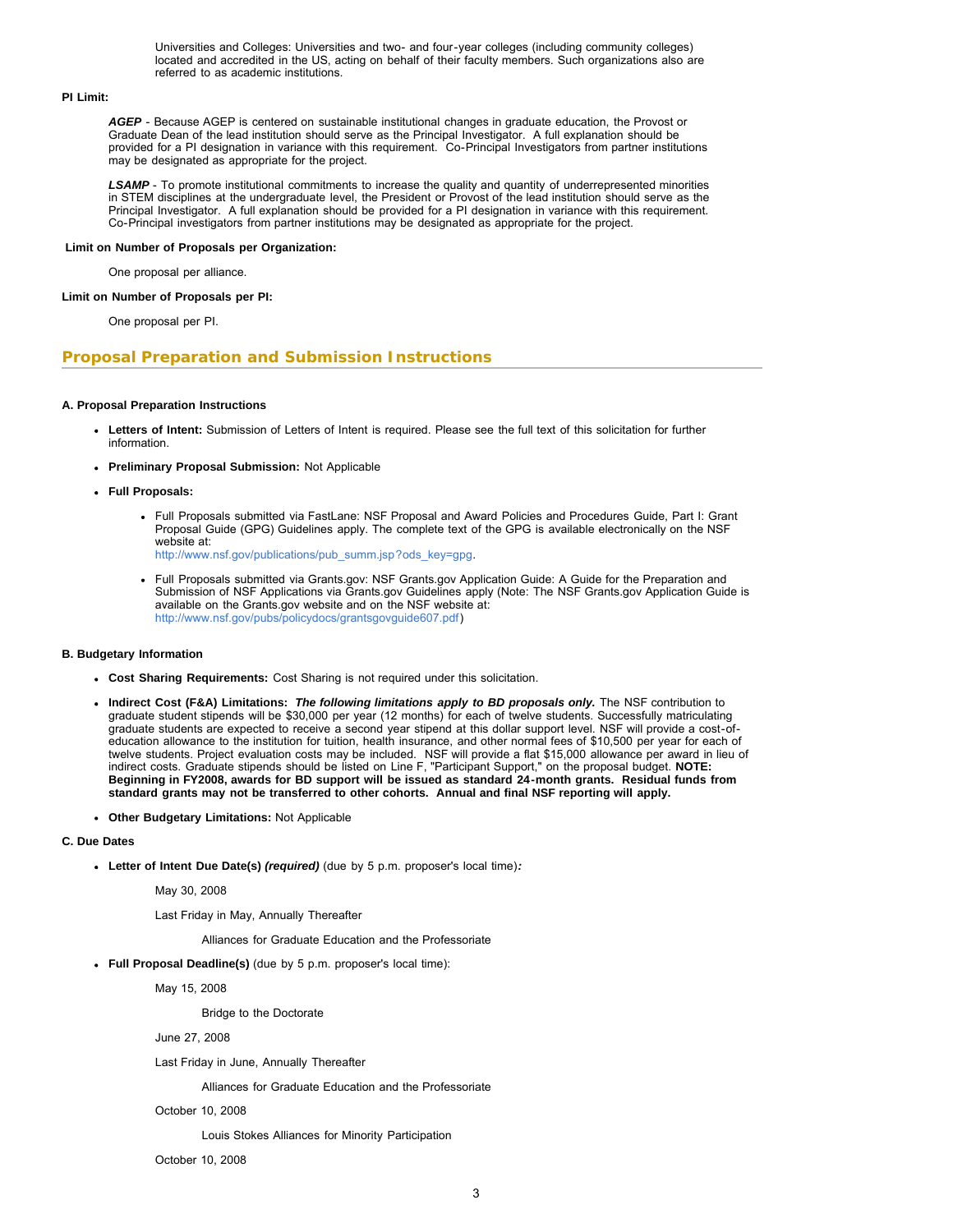LSAMP Educational Research Projects March 06, 2009 First Friday in March, Annually Thereafter

Bridge to the Doctorate

# **Proposal Review Information Criteria**

**Merit Review Criteria:** National Science Board approved criteria. Additional merit review considerations apply. Please see the full text of this solicitation for further information.

# **Award Administration Information**

**Award Conditions:** Additional award conditions apply. Please see the full text of this solicitation for further information.

<span id="page-3-0"></span>**Reporting Requirements:** Additional reporting requirements apply. Please see the full text of this solicitation for further information.

## **TABLE OF CONTENTS**

**[Summary of Program Requirements](#page-1-0)**

- I. **[Introduction](#page-3-1)**
- II. **[Program Description](#page-3-2)**
- III. **[Award Information](#page-7-0)**
- IV. **[Eligibility Information](#page-8-0)**

### V. **[Proposal Preparation and Submission Instructions](#page-8-1)**

- A. [Proposal Preparation Instructions](#page-8-1)
- B. [Budgetary Information](#page-9-0)
- C. [Due Dates](#page-9-1)
- D. [FastLane/Grants.gov Requirements](#page-10-0)
- VI. **[NSF Proposal Processing and Review Procedures](#page-10-1)**
	- A. [NSF Merit Review Criteria](#page-10-2)
	- B. [Review and Selection Process](#page-11-0)
- VII. **[Award Administration Information](#page-11-1)**
	- A. [Notification of the Award](#page-11-2)
		- B. [Award Conditions](#page-11-3) C. [Reporting Requirements](#page-12-0)
- VIII. **[Agency Contacts](#page-12-1)**
- IX. **[Other Information](#page-13-0)**

# <span id="page-3-1"></span>**I. INTRODUCTION**

The Division of Human Resource Development (HRD) serves as the focal point for NSF's agency-wide commitment to broadening participation of all individuals in STEM. HRD programs reflect NSF's commitment to developing the resources of the scientific and technological community as a whole and ensuring an adequately trained research and development workforce. To meet the challenges presented by the Nation's increasing reliance on science and technology, the Louis Stokes Alliances for Minority Participation (LSAMP) and Alliances for Graduate Education and the Professoriate (AGEP) programs support efforts to strengthen the STEM education capabilities of participating institutions. In doing so, these programs help to fulfill an important outcome goal of the NSF Strategic Plan (FY 2006-2011): to cultivate a world-class, broadly inclusive science and engineering workforce, and expand the scientific literacy of all citizens.

<span id="page-3-2"></span>More broadly, HRD programs, including the LSAMP and AGEP programs, the Research on Gender in Science and Engineering Program (GSE), Research in Disabilities Education (RDE), the Tribal Colleges and Universities (TCUP) Program, Historically Black Colleges and Universities Undergraduate (HBCU-UP) Program, and Centers of Research Excellence in Science and Technology (CREST) provide coordinated and integrated approaches to developing and leveraging individual talents and institutional infrastructures. Managed synergistically, these programs enable successful transitions from associate and baccalaureate-level study to the attainment of masters and doctoral degrees. Such efforts serve to increase the number of underrepresented minorities, women, and persons with disabilities well prepared for the STEM workforce of the future.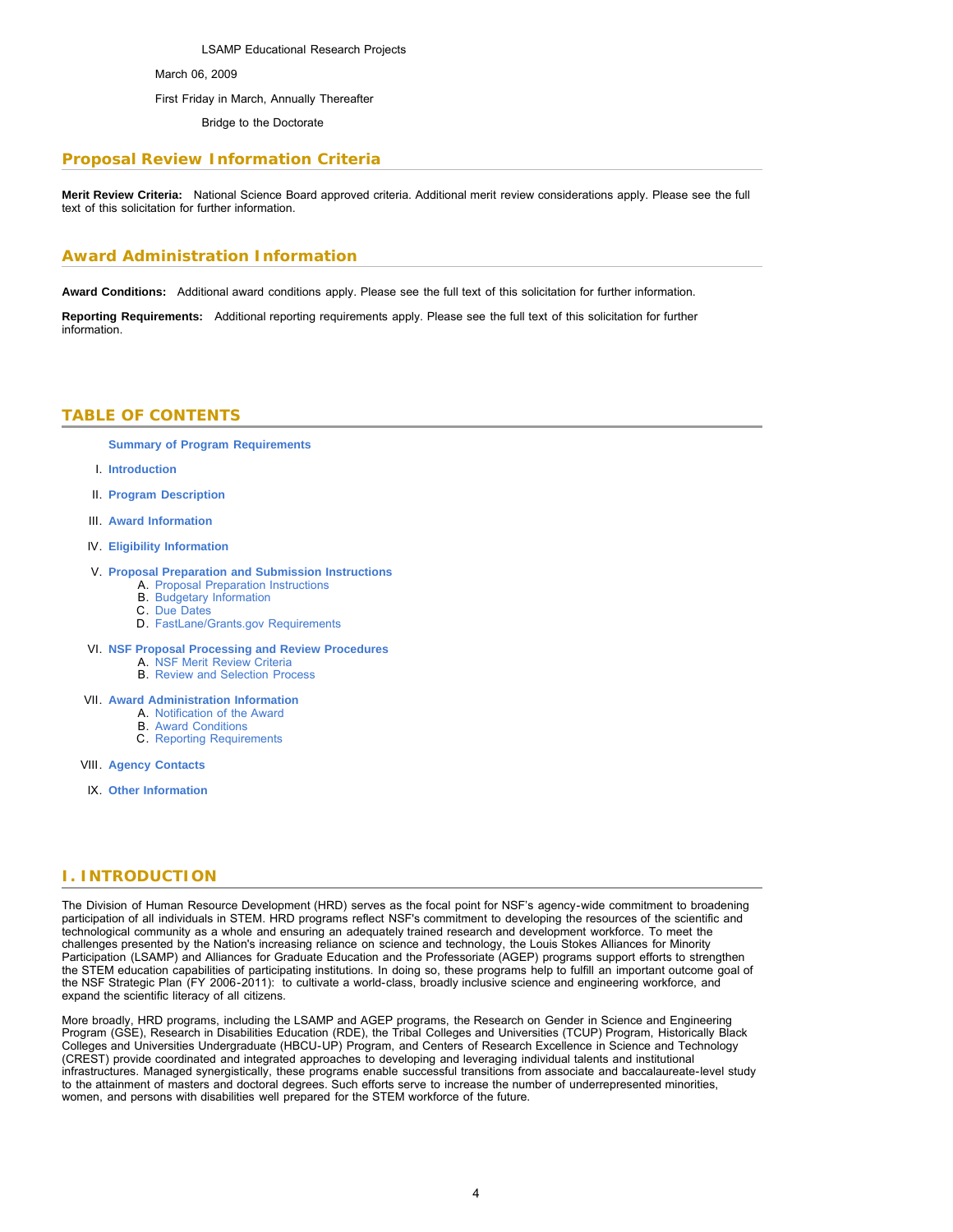ABP programs provide complementary support to institutions of higher education in an effort to increase baccalaureate and advanced degree attainment in STEM fields, particularly among underrepresented populations. Program goals are accomplished principally through the formation of alliances among institutions of higher education and between academe, industry and the community.

#### **LOUIS STOKES ALLIANCES FOR MINORITY PARTICIPATION (LSAMP)**

LSAMP program supports sustained and comprehensive approaches to broadening participation at the baccalaureate level. These approaches facilitate the production of students who are well prepared in STEM and motivated to pursue graduate education. Projects place emphasis on aggregate baccalaureate production; attention to individual student retention and progression to baccalaureate degrees; aggregation of student progression to graduate school entry and institutionalizing, disseminating and promoting the replication of strategies and collaborative approaches proven successful to transition undergraduate STEM students to graduate STEM programs.

LSAMP activities must produce a demonstrable "near-term" increase in the numbers of STEM graduates and the promise of longterm change in the production of new Ph.D.s and their entrance into productive faculty or research careers. The strategy for implementing these projects must be clear and focused.

LSAMP alliances must be structured to address two interrelated requirements:

- First, the design of the alliance must be based on sound understanding of programmatic approaches known to be successful in meeting well-defined needs, must be cost effective, and must involve undergraduates in faculty research.
- Second, the proposed plan must be comprehensive and longitudinal, since fragmented or isolated efforts provide insufficient responses to the acknowledged scope and scale of the problem being addressed by the LSAMP program.

Successful programmatic approaches include, but are not limited to: (1) devoting careful attention to management and administrative collaboration among participating organizations so as to ensure long-term continuation of LSAMP or similar activities beyond the term of NSF financial support; and (2) developing specific evaluation plans and procedures for assessing qualitative and quantitative changes including the definition of a baseline of pre-LSAMP data which will be used to compare post-LSAMP retention, progression, and graduation rates in STEM fields.

Comprehensive and longitudinal plans are reflected in: (1) the establishment of alliances with members drawn from among community colleges, colleges and universities, school systems, Federal/state/local government agencies, major national laboratories and centers, industry, private foundations, and professional STEM organizations, as necessary to achieve the proposed LSAMP objectives; (2) incorporation of academic, curricular, and co-curricular enrichment activities designed to improve instructional performance as well as increase the motivation, performance, and progression of talented students within undergraduate degree programs and in preparation for graduate degree programs; and (3) direct student support as necessary to enable students to attend academic year and summer enrichment activities.

LSAMP provides latitude to proposers in designing projects to achieve the stated LSAMP goals. The structure and content of proposed projects should be governed by differences in the institutional and organizational capabilities of alliance members, strategies for the formation of the alliance, and characteristics of specific localities. Project specifics may encompass a wide variety of activities. The project activities must form a feasible, logical, and comprehensive effort focused upon improving the undergraduate educational experience. While the primary focus of LSAMP is at the undergraduate level, projects must include activities that affect student advancement through one or more of the critical transition points during STEM education: from high school to college, between 2- and 4-year college, from undergraduate study to the workplace, from undergraduate to graduate school, and from graduate school to faculty. These activities allow the LSAMP program to build linkages between the various sectors of the STEM community and the educational process to increase the flow of students and their advancement rate.

The following are specific requirements for support under the LSAMP program. Proposals will be evaluated on their potential to increase minority participation in STEM disciplines. Thus, NSF requires potential awardees to rigorously evaluate students' participation in LSAMP activities.

First time applicants must focus on baccalaureate production of underrepresented minorities in STEM and must define their current baseline production of baccalaureate recipients in STEM fields. All applicants must commit to a significant increase in baccalaureate production in STEM fields within a five-year award period and make a compelling case for the level of increase they define as significant. Subsequent support will be contingent on evidence of success in areas of individual student recruitment, retention and progression to baccalaureate degrees. *Note: NSF approved original baseline goals may be adjusted through additions and/or reductions in alliance membership. A clear plan of action to significantly increase individual STEM students, rather than simply aggregate students, toward baccalaureate degree attainment is essential for a successful proposal.*

In addition to the above, proposals from previously funded alliances must include a plan to achieve institutionalization of effective pathways to STEM graduate study and careers for baccalaureate recipients at participating institutions. Entities seeking further support opportunities should refer to the eligibility guidelines for post-baccalaureate funding opportunities under the "Bridge to the Doctorate (BD)" and "Alliances for Graduate Education and the Professoriate" sections of this solicitation.

LSAMP awards will not exceed \$1.0 million per year. (See eligibility guidelines for the Bridge to the Doctorate (BD) activities under "Other Funding Opportunities" in the Louis Stokes Alliances for Minority Participation section.)

LSAMP awards will be managed through Cooperative Agreements for up to 5 years. Progress will be assessed annually prior to continued NSF support. LSAMP projects nearing the completion of the five-year funding period may submit a competitive renewal proposal for an additional five years of support. The LSAMP program will ensure that each awardee alliance is funded in a costefficient manner through adherence to the following guidance:

### *NEW ALLIANCES*

Alliances are considered new if they have not received previous LSAMP funds and meet the criteria for a LSAMP partnership alliance described under "eligible organizations". The president, provost or designee of the lead institution of a prospective new alliance **must** contact the NSF LSAMP program for guidance prior to submitting a proposal for funding.

Guidelines for requesting funds for new alliances are indicated as follows:

- \$700,000 to \$1,000,000 per year for alliances that award more than 500 STEM baccalaureate degrees annually;
- Approximately \$500,000 to \$700,000 per year for alliances that award between 300-500 STEM baccalaureate degrees annually; and,
- \$500,000 or less per year for alliances that award fewer than 300 STEM baccalaureate degrees annually.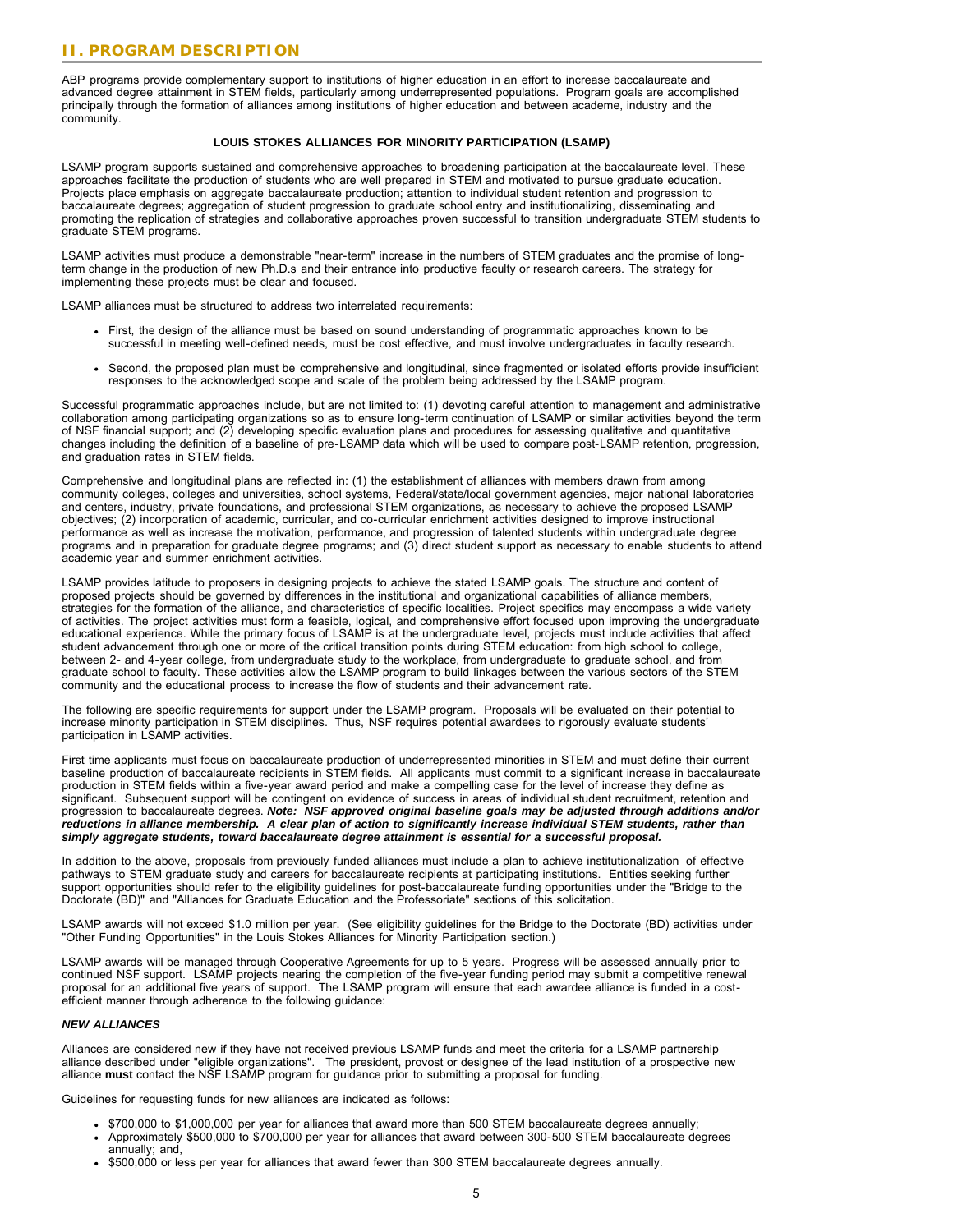#### *MID-LEVEL ALLIANCES*

Alliances are considered at mid-level if they have received previous LSAMP support and (1) focus on the recruitment and retention of freshmen and sophomore students in STEM disciplines or (2) support early interventions for the retention of upper level students with an emphasis on graduate matriculation.

Funding guidelines for mid-level alliances are stipulated as follows:

- . \$700,000 per year for alliances that award 700 or more STEM baccalaureate degrees annually;
- Approximately \$500,000 to \$700,000 per year for alliances that award between 500-700 STEM baccalaureate degrees annually; and,
- \$500,000 or less per year for alliances that award fewer than 500 STEM baccalaureate degrees annually.

#### *SENIOR-LEVEL ALLIANCES*

Alliances are considered senior-level if they received previous LSAMP support and focus on persistence and attention to graduate study, institutionalization of successful policies and procedures for attainment of the degree, community college interventions, and international activities. Senior level alliances are also eligible for Bridge to the Doctorate support.

Funding guidelines for senior-level alliances are provided as follows:

- . \$500,000 per year for projects that award 1,000 or more STEM baccalaureate degrees annually;
- Approximately \$300,000 to 500,000 per year for projects that currently award between 700-1,000 STEM baccalaureate degrees annually; and,
- \$300,000 or less per year for projects that award fewer than 700 STEM baccalaureate degrees annually.

#### **Alliances at each level are expected to continue to nurture, sustain, and institutionalize basic activities and practices which demonstrate proven success in improving the quality and numbers of underrepresented minority students matriculating in STEM disciplines.**

Requested financial support should be clearly justified along with established recruitment, selection and accountability criteria. Allowable student support is limited to financial support for employing team building principles (e.g., mentoring, collaborative learning experiences, small group clustering in academic sections, structured work-study groups), individual skill development (e.g., participation in special seminars and colloquia), involvement in research (e.g., stipends or salary for academic-year or summer research programs, and related personal career counseling and mentoring), preparation for graduate school application and success, and other activities designed to enhance student experiences and student/faculty/mentor interaction.

LSAMP may provide supplements to enable direct support for students to attend summer enrichment activities and to participate in other activities throughout the academic year. See section under "Other Funding Opportunities Through the Louis Stokes Alliances for Minority Participation" for additional information.

#### **OTHER FUNDING OPPORTUNITIES THROUGH THE LOUIS STOKES ALLIANCES FOR MINORITY PARTICIPATION PROGRAM**

#### A. **Bridge to the Doctorate (BD)**

LSAMP alliances at the senior level are eligible for Bridge to the Doctorate support. BD funding provides financial support for eligible students for two years of graduate study.

Proposals for BD support must describe effective strategies for recruiting, retaining, educating and graduating the participants. Proposers must provide documentation of past performance at the designated graduate institutional site of retaining, graduating, and placing significant numbers of LSAMP graduates into doctoral-degree programs. A plan for formally connecting a significant number of newly matriculated LSAMP students, including master's degree graduates, to doctoral degree programs is expected.

Successful projects must demonstrate substantive and formal connection to other NSF-funded programs, such as CREST, NSF research centers, Integrative Graduate Education and Research Training Program (IGERT), Graduate Teaching Fellows in K-12 Education Program (GK-12), and AGEP. Successful BD projects must ensure that a substantive number of first year BD participants apply to NSF's Graduate Research Fellowship Program (GRFP). Similarly, BD applicants must present an action plan describing dollar support and sources for continuing students in years three and beyond towards doctorate degrees. Action plans identifying strategies for connecting the transfer of third-year BD recipients interested in and eligible for admission to AGEP graduate programs are required.

Recruitment of students is expected from all STEM disciplines. A concentration of students in one discipline within a cohort is strongly discouraged.

Tracking of project participants into doctoral degree programs and into the workforce, including the professoriate is also expected. Other highly valued activities include regular BD meetings, mentoring of students, and resources to support annual student participation at professional meetings and seminars on productive academic efforts, demystify degree programs, and available career options. A critical mass of twelve (12) LSAMP STEM graduate students is required under this activity.

The NSF contribution to graduate student stipends is \$30,000 per year (12 months) for each of twelve students for 24-months. Successfully matriculating graduate students are expected to receive a second year stipend at this dollar support level.

NSF will provide a cost-of-education allowance to the institution for tuition, health insurance, and other normal fees of \$10,500 per year up to two years for each of twelve students. Costs for project evaluation may be included. A flat allowance of \$15,000 per award may also be requested in lieu of indirect costs. The maximum request per alliance is \$987,000.

Graduate stipends should be listed on Line F, "Participant Support," on the proposal budget. **All stipend recipients funded under this supplement must be citizens or permanent residents of the United States or its possessions.**

**IMPORTANT NOTE:** Beginning in FY2008, requests for BD support must be submitted as a new proposal in FastLane. Supplemental requests will be returned without review. BD proposals must be submitted by the lead institution of the LSAMP alliance. Successful proposals will be awarded as two-year standard grants. *Residual funds from BD grants may not be reallocated to other cohorts.* Annual and final reporting requirements are applicable for new BD awards.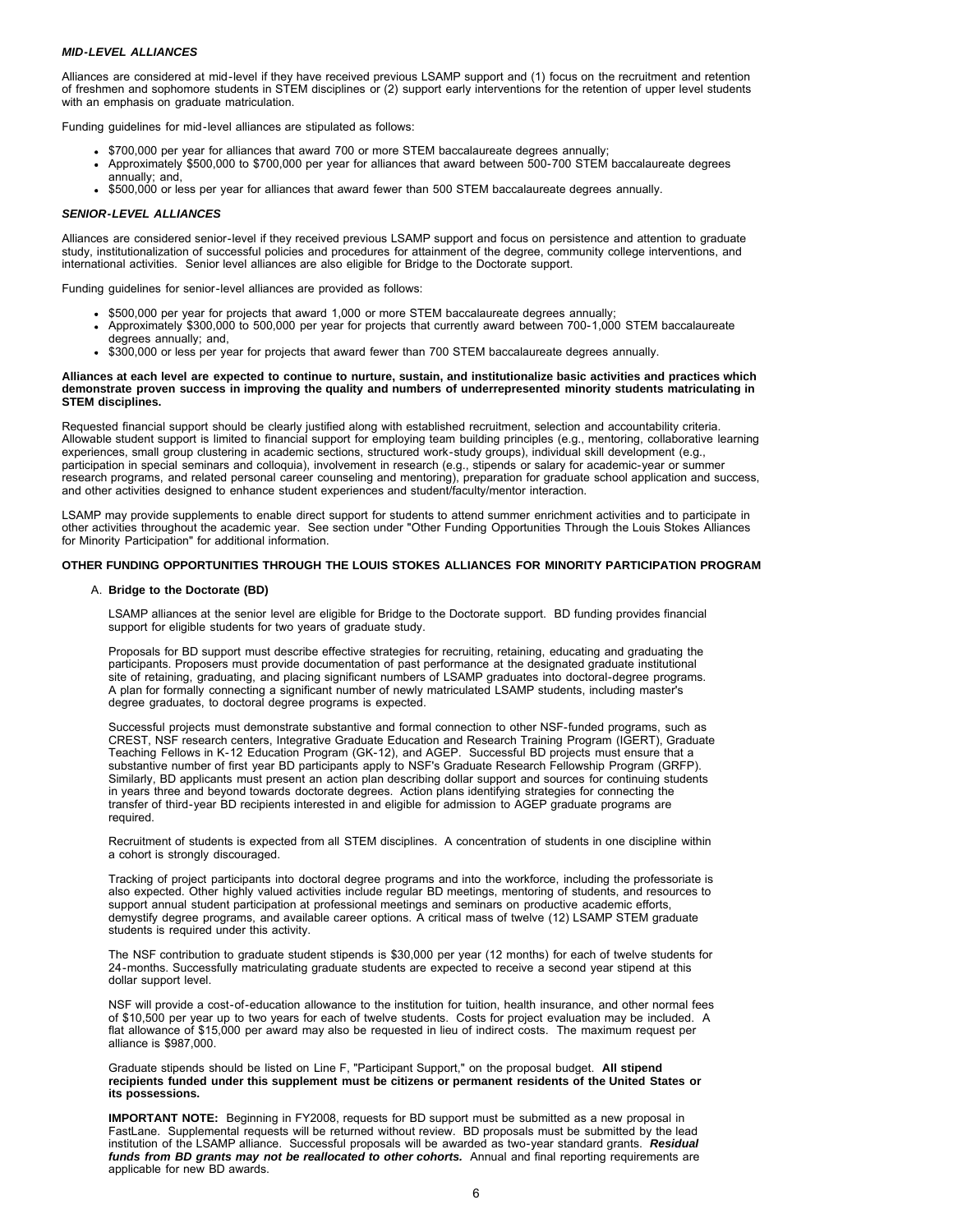#### B. **Educational Research Projects**

LSAMP alliance member institutions are eligible to submit proposals for educational research projects focused on baccalaureate attainment in STEM by African Americans, Alaskan Natives, Hispanic Americans, Native Americans, and Native Pacific Islanders. Proposals for LSAMP educational research projects should be based on a research design that incorporates appropriate and proven methodologies and strategies to (1) identify the research questions, (2) implement the collection and analysis of data, and (3) interpret the resulting measures and findings generated by the study. The results should provide convincing evidence of factors (including departmental- and institution-level) facilitating increased minority undergraduate access to STEM careers, including minority baccalaureate degree attainment and persistence of these traditionally underrepresented groups to STEM graduate study. Results should provide educators with practical and successful strategies to promote broader adoption or adaptation of the recommended practices within their educational systems (departments, institutions, alliances).

LSAMP educational research studies should reflect explicit cognizance of the broad variety of institutions of higher education involved and should address the unique challenges and opportunities posed by that variety. Outcomes of the proposed research should be developed with the intent to inform the education community, including faculty, administrators, policymakers, and parents, enabling them to better guide the future development of learning experiences, and foster the retention, and academic success of diverse students in STEM.

Education research projects will be supported at the level of \$100,000 per year for up to 12 months. Eligible institutions may submit no more than one proposal per competition.

Requests for support for research projects must be submitted separately in the FastLane or Grants.gov systems. The ABP solicitation number should be referenced. Titles should begin with the words "LSAMP Research Project:" and be submitted on or before October 10, 2008.

Additional funding opportunities for broader educational research topics in student learning, recruitment, retention, persistence to degree, and other STEM educational research for underrepresented minority populations are available throughout the Foundation. Please refer to the NSF Website for additional information.

#### C. **NSF-DoE Cooperative Activity**

Supplemental funding through the LSAMP program may be requested for student and faculty support in FY08 and FY09 (subject to the availability of funds) for summer undergraduate research experiences at the Department of Energy laboratories. Only alliances with active LSAMP awards are eligible to submit requests for funding. For fiscal 2008, supplemental requests are due on or before March 8, 2008.

For additional information on this funding opportunity, please refer to NSF 07-133 "Cooperative Activity with Department of Energy Programs for Education and Human Resource Development" (Dear Colleague Letter)

#### **RIGOROUS PROJECT EVALUATION**

It is expected that each LSAMP and BD proposal submission include plans for rigorous project evaluation. This evaluation should be the basis for strengthening implementation over the course of the project and for annual reporting to NSF that will be used to justify continued investment in the project. Proposals should provide objectives, benchmarks, and indicators of progress that will inform reviewers of the proposers' understanding of essential factors for judging accountability, both quantitative (minority enrollment and Ph.D. production) and qualitative (the process of change in organizational culture).

### **ALLIANCES FOR GRADUATE EDUCATION AND THE PROFESSORIATE (AGEP).**

The goal of the AGEP program is to increase the number of underrepresented minority students pursuing advanced study, obtaining doctoral degrees, and entering the professorate in STEM disciplines (including social sciences). Alliances participating in this program are expected to engage in comprehensive institutional cultural changes that will lead to sustained increases in the conferral of STEM doctoral degrees, significantly exceeding historic levels of performance.

Specific objectives of AGEP are: (1) to develop and implement innovative models for recruiting, mentoring, and advancing minority students in STEM doctoral programs, and (2) to develop effective strategies for identifying and supporting underrepresented minorities who want to pursue academic careers.

#### **ALLIANCES**

Alliances consisting of two or more doctoral degree granting institutions serving the STEM graduate education needs are eligible to submit proposals. One institution must be designated as the lead institution for the project. Institutions in the U.S. and its territories having documented success in translating minority matriculates into degree recipients are strongly encouraged to participate. A single institution may participate in only one alliance. Through the alliance, it is anticipated that the strengths of the respective individual institutions will be maximized to serve AGEP goals. Alliance commitment will be assessed with respect to willingness and ability of participating institutions to align relevant financial and operational resources to the goals articulated by this program. To ensure commitment and the potential for success, the Provost or Graduate Dean of the lead institution should serve as the Principal Investigator (PI). A full explanation should be provided for a PI designation in variance with this requirement.

#### **ACTIVITIES**

The purpose of these awards is to catalyze changes in institutional, departmental, and organizational culture and practices that will result in significant increases in the recruitment, retention, degree conferral, and STEM career (especially academic) entry of underrepresented minority students. The proposal should clearly describe strategies to ensure effective recruitment, mentoring, retention, and degree completion of underrepresented minority students. Strategies may include, but are not limited to:

- support for students to attend conferences,
- coordinated recruitment among partner institutions,
- proactive use of faculty in student recruitment,
- development of systemic mentoring and mentor training,
- faculty and student exchange programs,
- specific preparation for the professoriate, and
- more effective career counseling and career placement.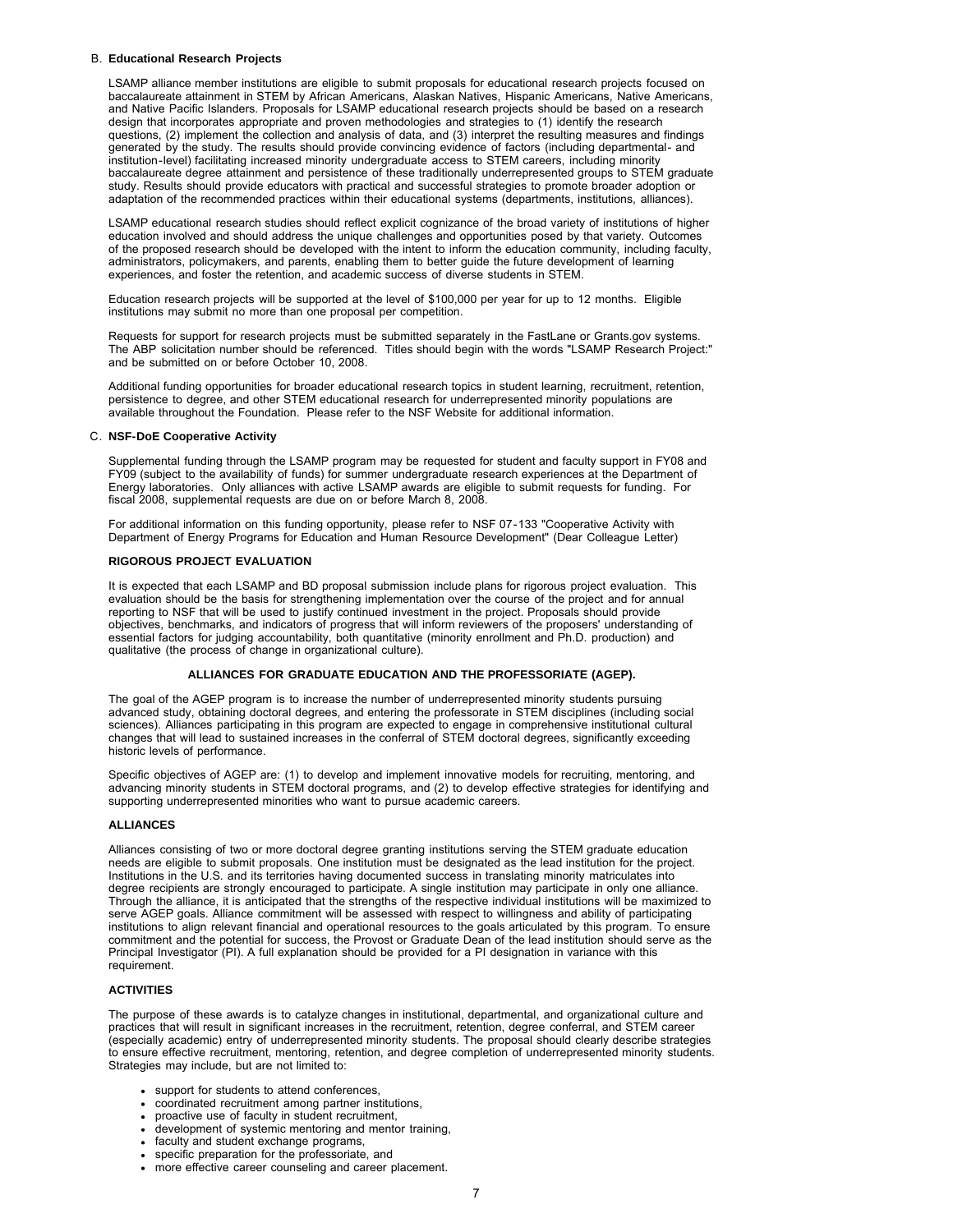In support of the activities described above, the program provides funding in a variety of cost categories, including:

- provision for faculty release time,
- program coordination and clerical support (partial),
- special workshop/seminar support costs,
- faculty/student travel between institutions (e.g., recruitment, joint research, etc.)
- peer mentoring stipends, and
- evaluation and assessment costs (partial).

Under AGEP, NSF intends to support a portfolio of projects that serve as effective models for addressing these issues. Proposals should clearly describe strategies for increasing minority student admissions; for creating supportive environments for these students at both the institutional and departmental levels; as well as for developing student interest in, and preparation for, academic careers (teaching and other faculty roles). Relevant strategies may include, for example, developing partnerships with undergraduate institutions that produce large numbers of minority STEM majors (e.g., Historically Black Colleges and Universities (HBCUs), Hispanic-Serving Institutions (HSIs), Tribal Colleges and Universities (TCUs)); providing underrepresented minority undergraduates with enriched academic and research experiences that place strong emphasis on obtaining doctorates and pursuing academic careers; and/or developing student networks or mentoring programs at the undergraduate and/or graduate levels. Proposed projects must demonstrate substantive linkages with other NSF-funded programs within alliance institutions (i.e., LSAMP, HBCU-UP, TCUP, CREST, NSF research centers, ADVANCE, IGERT and GK-12) projects. The activities described are illustrative of the broad range of activities that are possible under AGEP.

In an effort to provide more direct connectivity between the AGEP program and the LSAMP Bridge to the Doctorate (BD) Activity, all AGEP proposals must describe plans for proactive recruitment of BD graduates into appropriate AGEP doctoral programs.

Project strategies that do not specifically address the AGEP goals will not be considered competitive. The AGEP program stresses the building of a well-documented knowledge base of successful strategies.

#### **DISCIPLINES**

Projects involving any of the science, technology, engineering and mathematics (STEM) fields normally supported by NSF are eligible. Projects are expected to be comprehensive, broadly covering STEM (and SBE) departments. All participating departments must be explicitly identified in the proposal. Multiple STEM departments must be involved at AGEP institutions, and additional departments can be transitioned in over the 5-year cooperative agreement. It is critical that the administrative infrastructure to implement AGEP be clearly described. It is also critical that plans for institutionalization of AGEP-funded activities be clearly articulated.

#### **RIGOROUS PROJECT EVALUATION**

It is expected that each AGEP project will complement its efforts with its own formative evaluation. This evaluation should be the basis for strengthening implementation over the course of the project and for annual reporting to NSF that will be used to justify continued investment in the project. Proposals should provide suggestions of objectives, benchmarks, and indicators of progress that will inform reviewers of the proposers' understanding of essential factors for judging accountability, both quantitative (minority enrollment and Ph.D. production) and qualitative (the process of change in organizational culture). This evaluation must show an effective process by which student progress will be assessed on an annual basis. Indicators of cultural changes include changes in policies, practices, and programs at the graduate school office or departmental levels. Changes can occur with student recruitment, admissions, and selection processes, academic support, and socialization to profession.

#### **RIGOROUS PROGRAM EVALUATION**

Awardees will be required to participate in a program-level evaluation by which NSF can assess quantitative gains in relevant measures for underrepresented minority students and make qualitative assessments of the process of change. Shortly after awards have been made, project evaluators may be asked to assist NSF contractors in developing a program evaluation that will mutually benefit the agency and project participants. AGEP projects are expected to have the capability of collecting and analyzing data derived from program evaluation activities. AGEP projects must set (and meet) measurable goals and collect evidence (disaggregated by ethnicity, gender, and discipline) to determine progress toward the AGEP goal of significantly increasing the number of underrepresented minorities attaining doctoral degrees in STEM disciplines. Evaluation programs should also measure early career progression of doctoral recipients.

### **ALLOWABLE STUDENT SUPPORT**

Student support is allowable, but AGEP is not intended to be a single fellowship program. If financial support is requested, proposals must clearly explain the need being addressed, as well as student recruitment, selection and accountability criteria. Allowable student support is generally limited to financial support for employing team building principles (e.g., collaborative learning experiences, small group clustering in academic sections, structured workstudy groups), individual skill development (e.g., participation in special seminars and colloquia), involvement in research (e.g., stipends or salary for academic-year or summer research programs, and related personal career counseling and mentoring), and other activities designed to enhance student experiences and student/faculty/mentor interaction. AGEP will also provide participant support to enable students to attend summer enrichment activities and to participate in other activities throughout the academic year. Please note that student support can only be provided to U.S. citizens, nationals, and permanent U.S. residents.

#### **PAST PERFORMANCE INFORMATION**

To aid reviewers in assessing past performance of proposing institutions, proposals should include the following baseline data over the past five year period (for U.S. citizens, nationals, and permanent U.S. residents only):

- 1. The sum and the average of the numbers of minority Ph.D. conferrals per year as well as the sum and the averages of minority graduate enrollments for each NSF-supported department, disaggregated by gender and by population subgroup (e.g., African American, Hispanic, and Native American),
- <span id="page-7-0"></span>2. Annual total and minority baccalaureate and master's degree conferrals for departments of the submitting alliance institutions.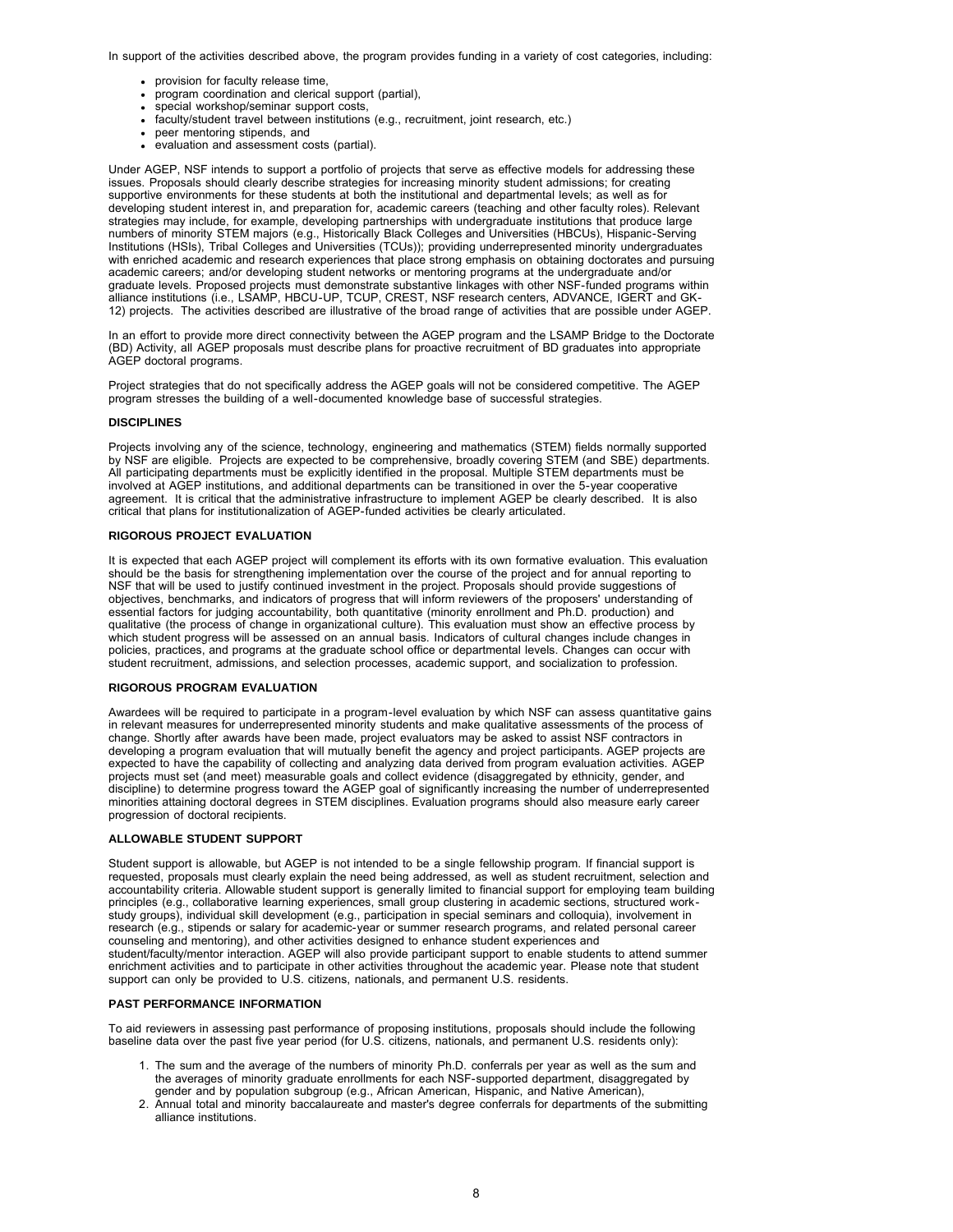### **III. AWARD INFORMATION**

The anticipated funding level for this competition for all funding opportunities is \$30.0 million from a combination of FY08 and FY09 funds. Potential funding available through the LSAMP Program is up to \$17.8M for BD and \$.2M for educational research projects in fiscal 2008; potential funding available through the LSAMP Program is \$9 million in fiscal 2009 and up to \$3 million for the AGEP Program in fiscal 2009 (subject to the availability of funds).

### <span id="page-8-0"></span>**IV. ELIGIBILITY INFORMATION**

#### **Organization Limit:**

Proposals may only be submitted by the following:

Universities and Colleges: Universities and two- and four-year colleges (including community colleges) located and accredited in the US, acting on behalf of their faculty members. Such organizations also are referred to as academic institutions.

#### **PI Limit:**

*AGEP* - Because AGEP is centered on sustainable institutional changes in graduate education, the Provost or Graduate Dean of the lead institution should serve as the Principal Investigator. A full explanation should be provided for a PI designation in variance with this requirement. Co-Principal Investigators from partner institutions may be designated as appropriate for the project.

*LSAMP* - To promote institutional commitments to increase the quality and quantity of underrepresented minorities in STEM disciplines at the undergraduate level, the President or Provost of the lead institution should serve as the Principal Investigator. A full explanation should be provided for a PI designation in variance with this requirement. Co-Principal investigators from partner institutions may be designated as appropriate for the project.

#### **Limit on Number of Proposals per Organization:**

One proposal per alliance.

#### **Limit on Number of Proposals per PI:**

One proposal per PI.

#### **Additional Eligibility Info:**

*AGEP:* **An alliance may hold only one active award at a time.** The alliance must consist of two or more doctoral degree granting institutions serving STEM graduate education needs. One of these primary doctoral degree granting institutions must be designated as the lead institution for the project. Secondary partner institutions (non doctoral degree granting) may participate in an alliance as subawardees. **An institution may be a primary member in only one alliance.**

*LSAMP:* **An alliance may hold only one active award at a time.** The alliance must consist of one or more graduate degree granting institution(s) as well as 2-4 year degree-granting institutions, including community colleges. **An institution may be a primary member in only one alliance.**

**BD:** Only LSAMP alliances at the senior level may apply for BD funding. Proposals for BD funding must be submitted by the LSAMP alliance lead institution only. BD sites at alliance institutions other than the lead alliance institution will be funded through subaward agreements.

### <span id="page-8-1"></span>**V. PROPOSAL PREPARATION AND SUBMISSION INSTRUCTIONS**

### **A. Proposal Preparation Instructions**

#### **Letters of Intent***(required):*

**Letters of Intent (LOI) are required only for the AGEP program.** The LOI must be submitted via FastLane using the Letters of Intent module in FastLane, even if the full proposal will be submitted via grants.gov. The LOI should contain the PI and co-PIs names, a proposed title, a list of possible participating institutions and organizations (if applicable), and a synopsis that describes the work in sufficient detail to permit an appropriate selection of reviewers.

#### **Letter of Intent Preparation Instructions:**

When submitting a Letter of Intent through FastLane in response to this Program Solicitation please note the conditions outlined below:

- Sponsored Projects Office (SPO) Submission is not required when submitting Letters of Intent
- Submission of multiple Letters of Intent is not allowed

**Full Proposal Preparation Instructions:** Proposers may opt to submit proposals in response to this Program Solicitation via Grants.gov or via the NSF FastLane system.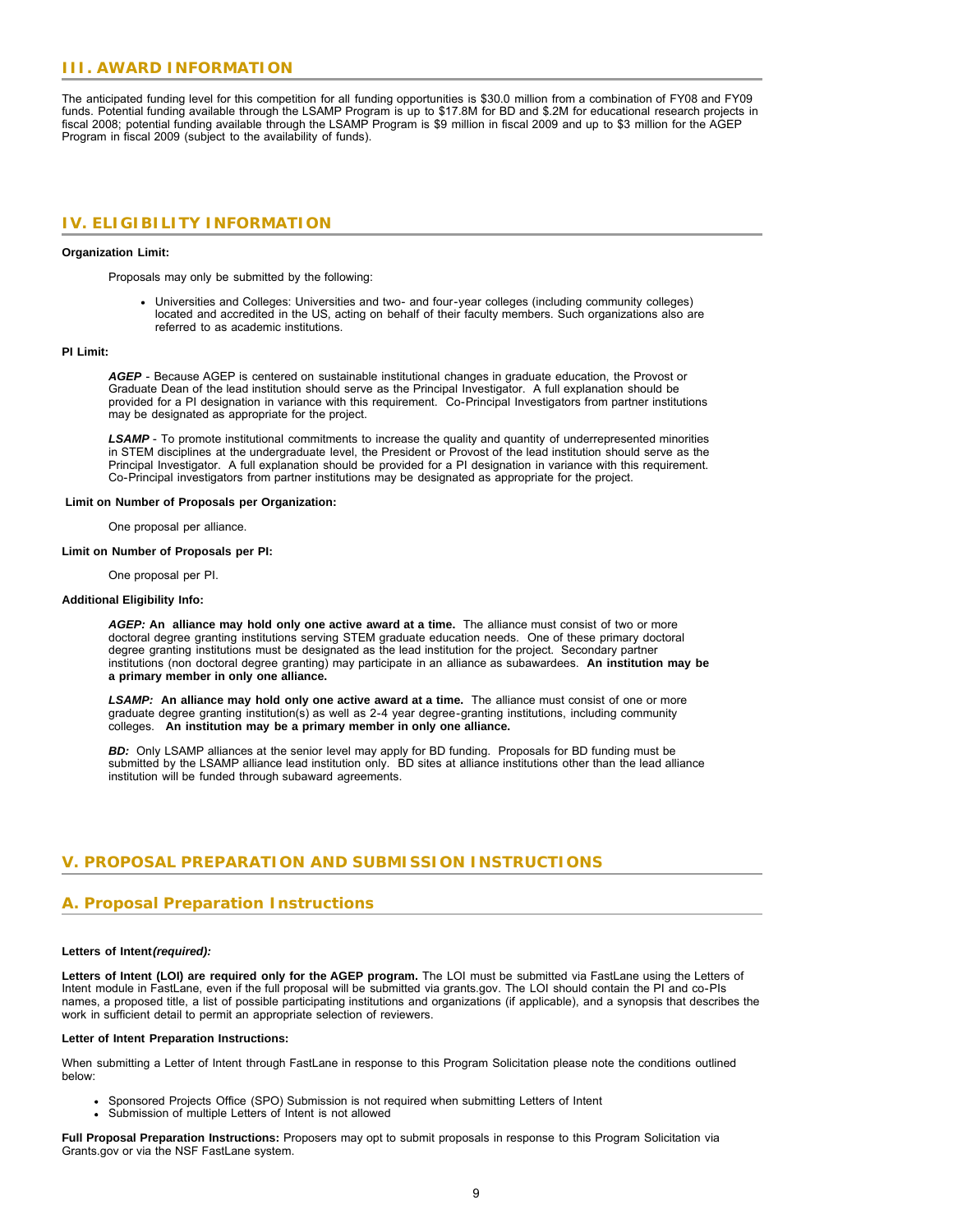- Full proposals submitted via FastLane: Proposals submitted in response to this program solicitation should be prepared and submitted in accordance with the general guidelines contained in the NSF Grant Proposal Guide (GPG). The complete text of the GPG is available electronically on the NSF website at: [http://www.nsf.gov/publications/pub\\_summ.jsp?ods\\_key=gpg.](http://www.nsf.gov/publications/pub_summ.jsp?ods_key=gpg) Paper copies of the GPG may be obtained from the NSF Publications Clearinghouse, telephone (703) 292-7827 or by e-mail from [pubs@nsf.gov](mailto:pubs@nsf.gov). Proposers are reminded to identify this program solicitation number in the program solicitation block on the NSF Cover Sheet For Proposal to the National Science Foundation. Compliance with this requirement is critical to determining the relevant proposal processing guidelines. Failure to submit this information may delay processing.
- Full proposals submitted via Grants.gov: Proposals submitted in response to this program solicitation via Grants.gov should be prepared and submitted in accordance with the NSF Grants.gov Application Guide: A Guide for the Preparation and Submission of NSF Applications via Grants.gov. The complete text of the NSF Grants.gov Application Guide is available on the Grants.gov website and on the NSF website at: ([http://www.nsf.gov/pubs/policydocs/grantsgovguide607.pdf\)](http://www.nsf.gov/pubs/policydocs/grantsgovguide607.pdf) . To obtain copies of the Application Guide and Application Forms Package, click on the Apply tab on the Grants.gov site, then click on the Apply Step 1: Download a Grant Application Package and Application Instructions link and enter the funding opportunity number, (the program solicitation number without the NSF prefix) and press the Download Package button. Paper copies of the Grants.gov Application Guide also may be obtained from the NSF Publications Clearinghouse, telephone (703) 292-7827 or by e-mail from

[pubs@nsf.gov.](mailto:pubs@nsf.gov)

In determining which method to utilize in the electronic preparation and submission of the proposal, please note the following:

Collaborative Proposals. All collaborative proposals submitted as separate submissions from multiple organizations must be submitted via the NSF FastLane system. Chapter II, Section D.3 of the Grant Proposal Guide provides additional information on collaborative proposals.

The following information supplements the GPG guidelines. In order to be properly identified and routed by program staff, all proposals to ABP must identify the applicable program abbreviation and its associated program element code in the title and project summary. This information is as follows:

LSAMP: program element 9133

BD: program element 9133

AGEP: program element 1515

Proposals failing to clearly identify the appropriate program and program element may be returned without review at the discretion of NSF program staff.

### <span id="page-9-0"></span>**B. Budgetary Information**

**Cost Sharing:** Cost sharing is not required under this solicitation.

**Indirect Cost (F&A) Limitations:** *The following limitations apply to BD proposals only.* The NSF contribution to graduate student stipends will be \$30,000 per year (12 months) for each of twelve students. Successfully matriculating graduate students are expected to receive a second year stipend at this dollar support level. NSF will provide a cost-of-education allowance to the institution for tuition, health insurance, and other normal fees of \$10,500 per year for each of twelve students. Project evaluation costs may be included. NSF will provide a flat \$15,000 allowance per award in lieu of indirect costs. Graduate stipends should be listed on Line F, "Participant Support," on the proposal budget. **NOTE: Beginning in FY2008, awards for BD support will be issued as standard 24-month grants. Residual funds from standard grants may not be transferred to other cohorts. Annual and final NSF reporting will apply.**

### <span id="page-9-1"></span>**C. Due Dates**

**Letter of Intent Due Date(s)** *(required)* (due by 5 p.m. proposer's local time)*:*

May 30, 2008

Last Friday in May, Annually Thereafter

Alliances for Graduate Education and the Professoriate

**Full Proposal Deadline(s)** (due by 5 p.m. proposer's local time):

May 15, 2008

Bridge to the Doctorate

June 27, 2008

Last Friday in June, Annually Thereafter

Alliances for Graduate Education and the Professoriate

October 10, 2008

Louis Stokes Alliances for Minority Participation

October 10, 2008

LSAMP Educational Research Projects

March 06, 2009

First Friday in March, Annually Thereafter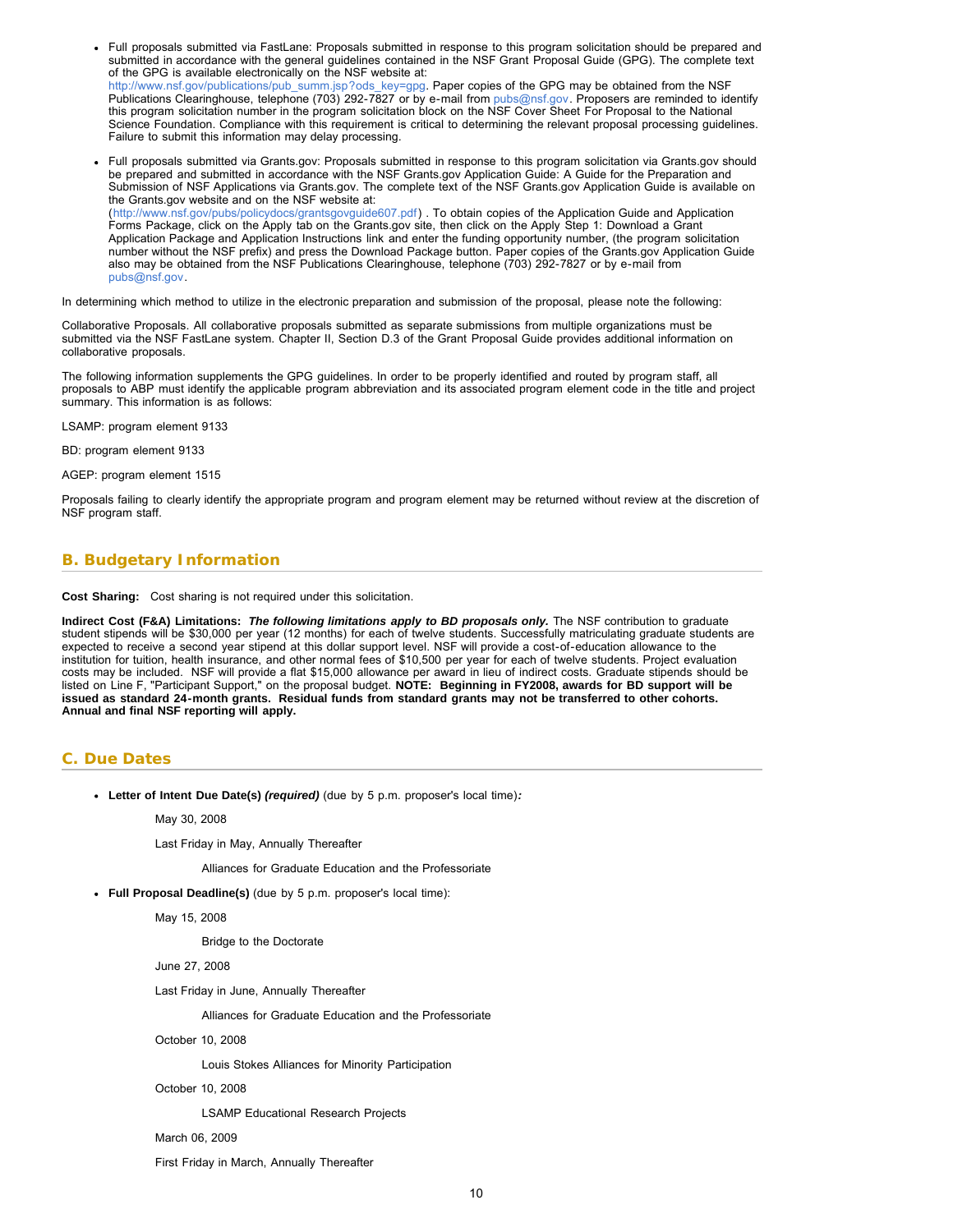### <span id="page-10-0"></span>**D. FastLane/Grants.gov Requirements**

### **For Proposals Submitted Via FastLane:**

Detailed technical instructions regarding the technical aspects of preparation and submission via FastLane are available at: [https://www.fastlane.nsf.gov/a1/newstan.htm.](https://www.fastlane.nsf.gov/a1/newstan.htm) For FastLane user support, call the FastLane Help Desk at 1-800-673-6188 or e-mail [fastlane@nsf.gov.](mailto:fastlane@nsf.gov) The FastLane Help Desk answers general technical questions related to the use of the FastLane system. Specific questions related to this program solicitation should be referred to the NSF program staff contact(s) listed in Section VIII of this funding opportunity.

*Submission of Electronically Signed Cover Sheets.* The Authorized Organizational Representative (AOR) must electronically sign the proposal Cover Sheet to submit the required proposal certifications (see Chapter II, Section C of the Grant Proposal Guide for a listing of the certifications). The AOR must provide the required electronic certifications within five working days following the electronic submission of the proposal. Further instructions regarding this process are available on the FastLane Website at:

[https://www.fastlane.nsf.gov/fastlane.jsp.](https://www.fastlane.nsf.gov/fastlane.jsp)

#### **For Proposals Submitted Via Grants.gov:**

Before using Grants.gov for the first time, each organization must register to create an institutional profile. Once registered, the applicant's organization can then apply for any federal grant on the Grants.gov website. The Grants.gov's Grant Community User Guide is a comprehensive reference document that provides technical information about Grants.gov. Proposers can download the User Guide as a Microsoft Word document or as a PDF document. The Grants.gov User Guide is available at:

[http://www.grants.gov/CustomerSupport.](http://www.grants.gov/CustomerSupport) In addition, the NSF Grants.gov Application Guide provides additional technical guidance regarding preparation of proposals via Grants.gov. For Grants.gov user support, contact the Grants.gov Contact Center at 1-800-518-4726 or by email: [support@grants.gov](mailto:support@grants.gov). The Grants.gov Contact Center answers general technical questions related to the use of Grants.gov. Specific questions related to this program solicitation should be referred to the NSF program staff contact(s) listed in Section VIII of this solicitation.

*Submitting the Proposal:* Once all documents have been completed, the Authorized Organizational Representative (AOR) must submit the application to Grants.gov and verify the desired funding opportunity and agency to which the application is submitted. The AOR must then sign and submit the application to Grants.gov. The completed application will be transferred to the NSF FastLane system for further processing.

### <span id="page-10-1"></span>**VI. NSF PROPOSAL PROCESSING AND REVIEW PROCEDURES**

<span id="page-10-2"></span>Proposals received by NSF are assigned to the appropriate NSF program where they will be reviewed if they meet NSF proposal preparation requirements. All proposals are carefully reviewed by a scientist, engineer, or educator serving as an NSF Program Officer, and usually by three to ten other persons outside NSF who are experts in the particular fields represented by the proposal. These reviewers are selected by Program Officers charged with the oversight of the review process. Proposers are invited to suggest names of persons they believe are especially well qualified to review the proposal and/or persons they would prefer not review the proposal. These suggestions may serve as one source in the reviewer selection process at the Program Officer's discretion. Submission of such names, however, is optional. Care is taken to ensure that reviewers have no conflicts of interest with the proposal.

### **A. NSF Merit Review Criteria**

All NSF proposals are evaluated through use of the two National Science Board (NSB)-approved merit review criteria: intellectual merit and the broader impacts of the proposed effort. In some instances, however, NSF will employ additional criteria as required to highlight the specific objectives of certain programs and activities.

The two NSB-approved merit review criteria are listed below. The criteria include considerations that help define them. These considerations are suggestions and not all will apply to any given proposal. While proposers must address both merit review criteria, reviewers will be asked to address only those considerations that are relevant to the proposal being considered and for which the reviewer is qualified to make judgements.

#### **What is the intellectual merit of the proposed activity?**

How important is the proposed activity to advancing knowledge and understanding within its own field or across different fields? How well qualified is the proposer (individual or team) to conduct the project? (If appropriate, the reviewer will comment on the quality of the prior work.) To what extent does the proposed activity suggest and explore creative, original, or potentially transformative concepts? How well conceived and organized is the proposed activity? Is there sufficient access to resources?

#### **What are the broader impacts of the proposed activity?**

How well does the activity advance discovery and understanding while promoting teaching, training, and learning? How well does the proposed activity broaden the participation of underrepresented groups (e.g., gender, ethnicity, disability, geographic, etc.)? To what extent will it enhance the infrastructure for research and education, such as facilities, instrumentation, networks, and partnerships? Will the results be disseminated broadly to enhance scientific and technological understanding? What may be the benefits of the proposed activity to society?

Examples illustrating activities likely to demonstrate broader impacts are available electronically on the NSF website at: <http://www.nsf.gov/pubs/gpg/broaderimpacts.pdf>.

NSF staff also will give careful consideration to the following in making funding decisions:

#### *Integration of Research and Education*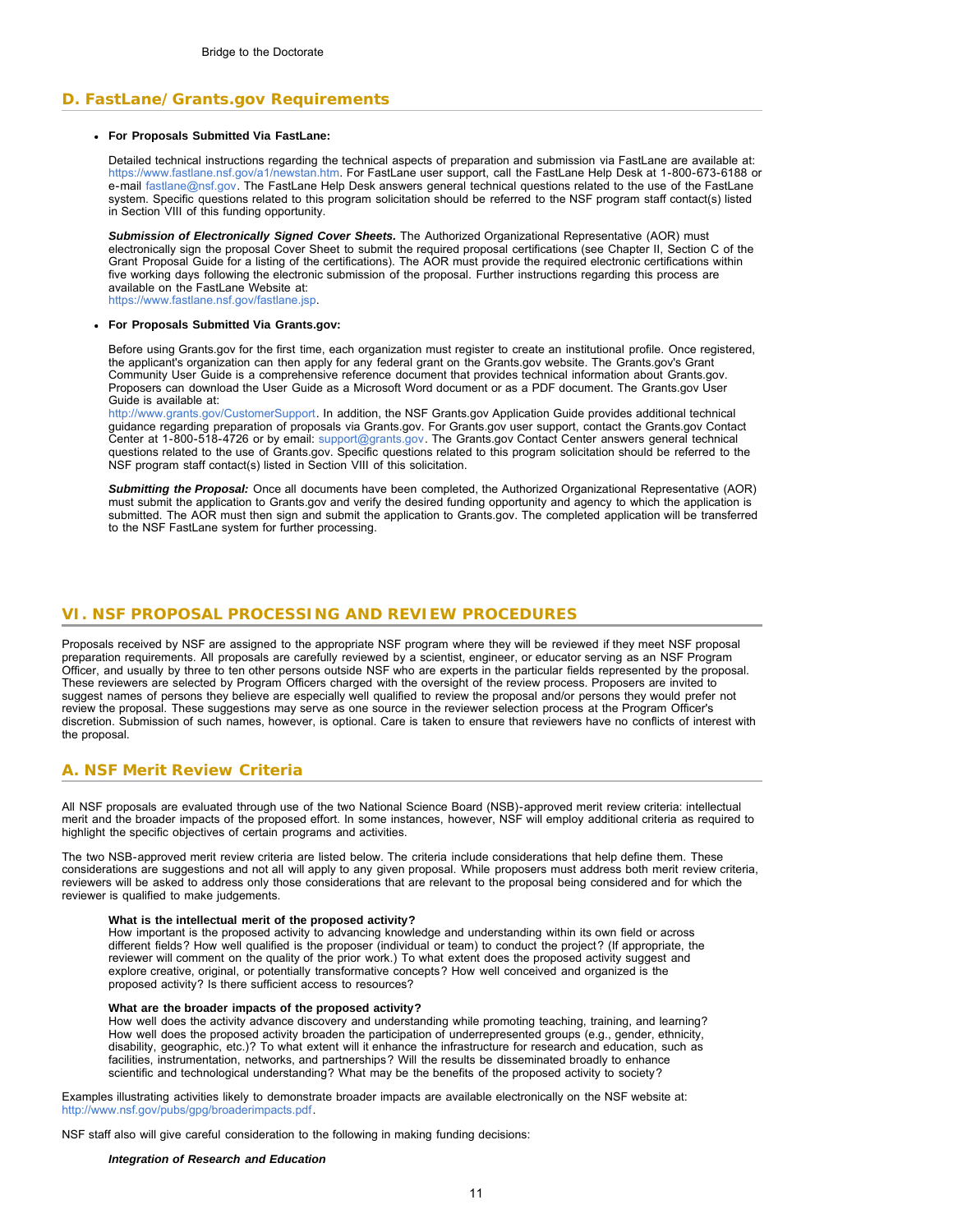One of the principal strategies in support of NSF's goals is to foster integration of research and education through the programs, projects, and activities it supports at academic and research institutions. These institutions provide abundant opportunities where individuals may concurrently assume responsibilities as researchers, educators, and students and where all can engage in joint efforts that infuse education with the excitement of discovery and enrich research through the diversity of learning perspectives.

#### *Integrating Diversity into NSF Programs, Projects, and Activities*

Broadening opportunities and enabling the participation of all citizens -- women and men, underrepresented minorities, and persons with disabilities -- is essential to the health and vitality of science and engineering. NSF is committed to this principle of diversity and deems it central to the programs, projects, and activities it considers and supports.

#### **Additional Review Criteria:**

For proposals to the LSAMP Program, additional review criteria will apply in 2008.

#### **ADDITIONAL REVIEW CRITERIA FOR LSAMP AND BD PROPOSALS**

In addition to the standard NSF review criteria of demonstrating intellectual merit and broader impacts of the project, reviewers will be asked to evaluate proposals in terms of linkages to other NSF programs and plans for rigorously evaluating the projects or programs over the duration of the grant period.

Reviewers will be asked to evaluate proposals using the following program specific review criteria:

**Linkages:** Proposals should clearly demonstrate linkages to other NSF-funded programs and the benefits to alliance students and faculty. For projects with BD funding, reviewers will be instructed to evaluate evidence of formal connections and involvement with AGEP institutions as well as the continuation of these connections through the STEM doctoral degree.

**Evaluation:** Proposals will be evaluated on the rigor of the evaluation plan. Reviewers will be tasked to assess the adequacy of resources to implement a rigorous evaluation over the duration of the award period as well as the usefulness of the anticipated outcomes to the body of knowledge in transforming student learning, recruitment and retention of underrepresented minorities in science, technology, engineering, and mathematics disciplines and into the workforce.

### <span id="page-11-0"></span>**B. Review and Selection Process**

Proposals submitted in response to this program solicitation will be reviewed by Ad hoc Review and/or Panel Review.

Reviewers will be asked to formulate a recommendation to either support or decline each proposal. The Program Officer assigned to manage the proposal's review will consider the advice of reviewers and will formulate a recommendation.

After scientific, technical and programmatic review and consideration of appropriate factors, the NSF Program Officer recommends to the cognizant Division Director whether the proposal should be declined or recommended for award. NSF is striving to be able to tell applicants whether their proposals have been declined or recommended for funding within six months. The time interval begins on the deadline or target date, or receipt date, whichever is later. The interval ends when the Division Director accepts the Program Officer's recommendation.

A summary rating and accompanying narrative will be completed and submitted by each reviewer. In all cases, reviews are treated as confidential documents. Verbatim copies of reviews, excluding the names of the reviewers, are sent to the Principal Investigator/Project Director by the Program Officer. In addition, the proposer will receive an explanation of the decision to award or decline funding.

In all cases, after programmatic approval has been obtained, the proposals recommended for funding will be forwarded to the Division of Grants and Agreements for review of business, financial, and policy implications and the processing and issuance of a grant or other agreement. Proposers are cautioned that only a Grants and Agreements Officer may make commitments, obligations or awards on behalf of NSF or authorize the expenditure of funds. No commitment on the part of NSF should be inferred from technical or budgetary discussions with a NSF Program Officer. A Principal Investigator or organization that makes financial or personnel commitments in the absence of a grant or cooperative agreement signed by the NSF Grants and Agreements Officer does so at their own risk.

### <span id="page-11-2"></span><span id="page-11-1"></span>**VII. AWARD ADMINISTRATION INFORMATION**

### **A. Notification of the Award**

Notification of the award is made to *the submitting organization* by a Grants Officer in the Division of Grants and Agreements. Organizations whose proposals are declined will be advised as promptly as possible by the cognizant NSF Program administering the program. Verbatim copies of reviews, not including the identity of the reviewer, will be provided automatically to the Principal Investigator. (See Section VI.B. for additional information on the review process.)

### <span id="page-11-3"></span>**B. Award Conditions**

An NSF award consists of: (1) the award letter, which includes any special provisions applicable to the award and any numbered amendments thereto; (2) the budget, which indicates the amounts, by categories of expense, on which NSF has based its support (or otherwise communicates any specific approvals or disapprovals of proposed expenditures); (3) the proposal referenced in the award letter; (4) the applicable award conditions, such as Grant General Conditions (GC-1); \* or Federal Demonstration Partnership (FDP) Terms and Conditions \* and (5) any announcement or other NSF issuance that may be incorporated by reference in the award letter. Cooperative agreements also are administered in accordance with NSF Cooperative Agreement Financial and Administrative Terms and Conditions (CA-FATC) and the applicable Programmatic Terms and Conditions. NSF awards are electronically signed by an NSF Grants and Agreements Officer and transmitted electronically to the organization via e-mail.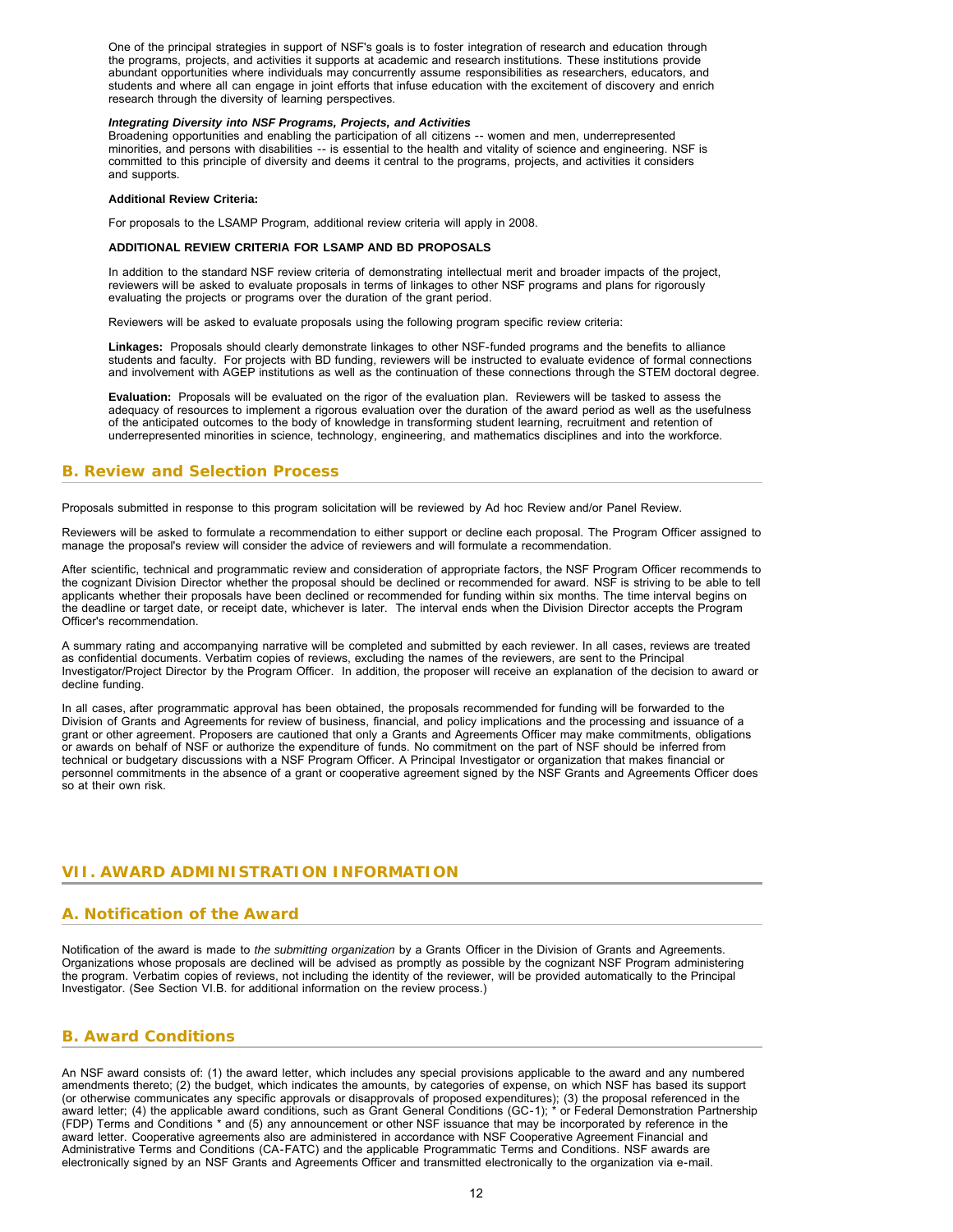[\\*These documents may be accessed electronically on NSF's Website at](athttp://www.nsf.gov/awards/managing/general_conditions.jsp?org=NSF)

[http://w](http://www.nsf.gov/awards/managing/general_conditions.jsp?org=NSF)[ww.nsf.gov/awards/managing/general\\_conditions.jsp?org=NSF.](athttp://www.nsf.gov/awards/managing/general_conditions.jsp?org=NSF) Paper copies may be obtained from the NSF Publications Clearinghouse, telephone (703) 292-7827 or by e-mail from [pubs@nsf.gov.](mailto:pubs@nsf.gov)

More comprehensive information on NSF Award Conditions and other important information on the administration of NSF awards is contained in the NSF *Award & Administration Guide* [\(AAG\) Chapter II, available electronically on the NSF Website at](athttp://www.nsf.gov/publications/pub_summ.jsp?ods_key=aag) [http://www.nsf.gov/publications/pub\\_summ.jsp?ods\\_key=aag](http://www.nsf.gov/publications/pub_summ.jsp?ods_key=aag)[.](athttp://www.nsf.gov/publications/pub_summ.jsp?ods_key=aag)

**Special Award Conditions:** In addition to general terms and conditions, special award conditions may be included in the cooperative agreements. For Bridge to the Doctorate awards, residual funds from standard grants may not be reallocated to other cohorts.

### <span id="page-12-0"></span>**C. Reporting Requirements**

For all multi-year grants (including both standard and continuing grants), the Principal Investigator must submit an annual project report to the cognizant Program Officer at least 90 days before the end of the current budget period. (Some programs or awards require more frequent project reports). Within 90 days after expiration of a grant, the PI also is required to submit a final project report.

Failure to provide the required annual or final project reports will delay NSF review and processing of any future funding increments as well as any pending proposals for that PI. PIs should examine the formats of the required reports in advance to assure availability of required data.

PIs are required to use NSF's electronic project-reporting system, available through FastLane, for preparation and submission of annual and final project reports. Such reports provide information on activities and findings, project participants (individual and organizational) publications; and, other specific products and contributions. PIs will not be required to re-enter information previously provided, either with a proposal or in earlier updates using the electronic system. Submission of the report via FastLane constitutes certification by the PI that the contents of the report are accurate and complete.

<span id="page-12-1"></span>**For LSAMP Alliances Only:** All alliances are required to report enrollment, degree data and other data annually via the WebAMP reporting system.

### **VIII. AGENCY CONTACTS**

General inquiries regarding this program should be made to:

- A. James Hicks, Program Director, LSAMP, BD, 815 N, telephone: (703) 292-8640, fax: (703) 292-9019, email: [ahicks@nsf.gov](mailto:ahicks@nsf.gov)
- Roosevelt Johnson, Program Director, AGEP, 815 N, telephone: (703) 292-4669, fax: (703) 292-9018, email: [ryjohnso@nsf.gov](mailto:ryjohnso@nsf.gov)
- Lenell Allen, Program Director, AGEP, 815, telephone: (703) 292-4679, fax: (703) 292-9018, email: [l-allen@nsf.gov](mailto:l-allen@nsf.gov)
- Harry Bass, Program Director, LSAMP, BD, 815, telephone: (703) 292-8447, fax: (703) 292-9018, email: [hbass@nsf.gov](mailto:hbass@nsf.gov)
- Martha James, Assistant Program Director, LSAMP, BD, 815, telephone: (703) 292-7772, fax: (703) 292-9018, email: [mjames@nsf.gov](mailto:mjames@nsf.gov)
- Al Wilson, Senior Program Analyst, AGEP, 815, telephone: (703) 292-4835, fax: (703) 292-9018, email: [awilson@nsf.gov](mailto:awilson@nsf.gov)

For questions related to the use of FastLane, contact:

- FastLane Help Desk, telephone: 1-800-673-6188; e-mail: [fastlane@nsf.gov.](mailto:fastlane@nsf.gov)
- Margie Johnson, Senior Program Specialist, 815, telephone: (703) 292-7007, fax: (703) 292-9018, email: [mcjohnso@nsf.gov](mailto:mcjohnso@nsf.gov)
- Cynthia Douglas, Management Specialist, AGEP, 815, telephone: (703) 292-8640, fax: (703) 292-9018, email: [cdouglas@nsf.gov](mailto:cdouglas@nsf.gov)

For questions relating to Grants.gov contact:

Grants.gov Contact Center: If the Authorized Organizational Representatives (AOR) has not received a confirmation message from Grants.gov within 48 hours of submission of application, please contact via telephone: 1-800-518-4726; email: [support@grants.gov.](mailto:support@grants.gov)

#### **LSAMP and BD**

- A. James Hicks, Program Director, Directorate for Education & Human Resources, Division of Human Resource Development, 815 N, telephone: (703) 292-4668, fax: (703) 292-9018, email: [ahicks@nsf.gov](mailto:ahicks@nsf.gov)
- Harry Bass, Program Director, Directorate for Education and Human Resources, Division of Human Resource Development, 815N, telephone: (703) 292-8447, fax (703) 292-9018, email: [hbass@nsf.gov](mailto:hbass@nsf.gov)
- Martha L. James, Assistant Program Director, Directorate for Education and Human Resources, Division of Human Resource Development, 815 N, telephone: (703) 292-7772, fax (703) 292-9018, email: [mjames@nsf.gov](mailto:mjames@nsf.gov)
- Margie C. Johnson, Senior Program Specialist, Directorate for Education & Human Resources, Division of Human Resource Development, 815 N, telephone: (703) 292-7002, email: [mcjohnso@nsf.gov](mailto:mcjohnso@nsf.gov)

#### **AGEP**

Roosevelt Johnson, Program Director, Directorate for Education & Human Resources, Division of Human Resource Development, 815 N, telephone: (703) 292-4669, fax: (703) 292-9018, email: [ryjohnso@nsf.gov](mailto:ryjohnso@nsf.gov)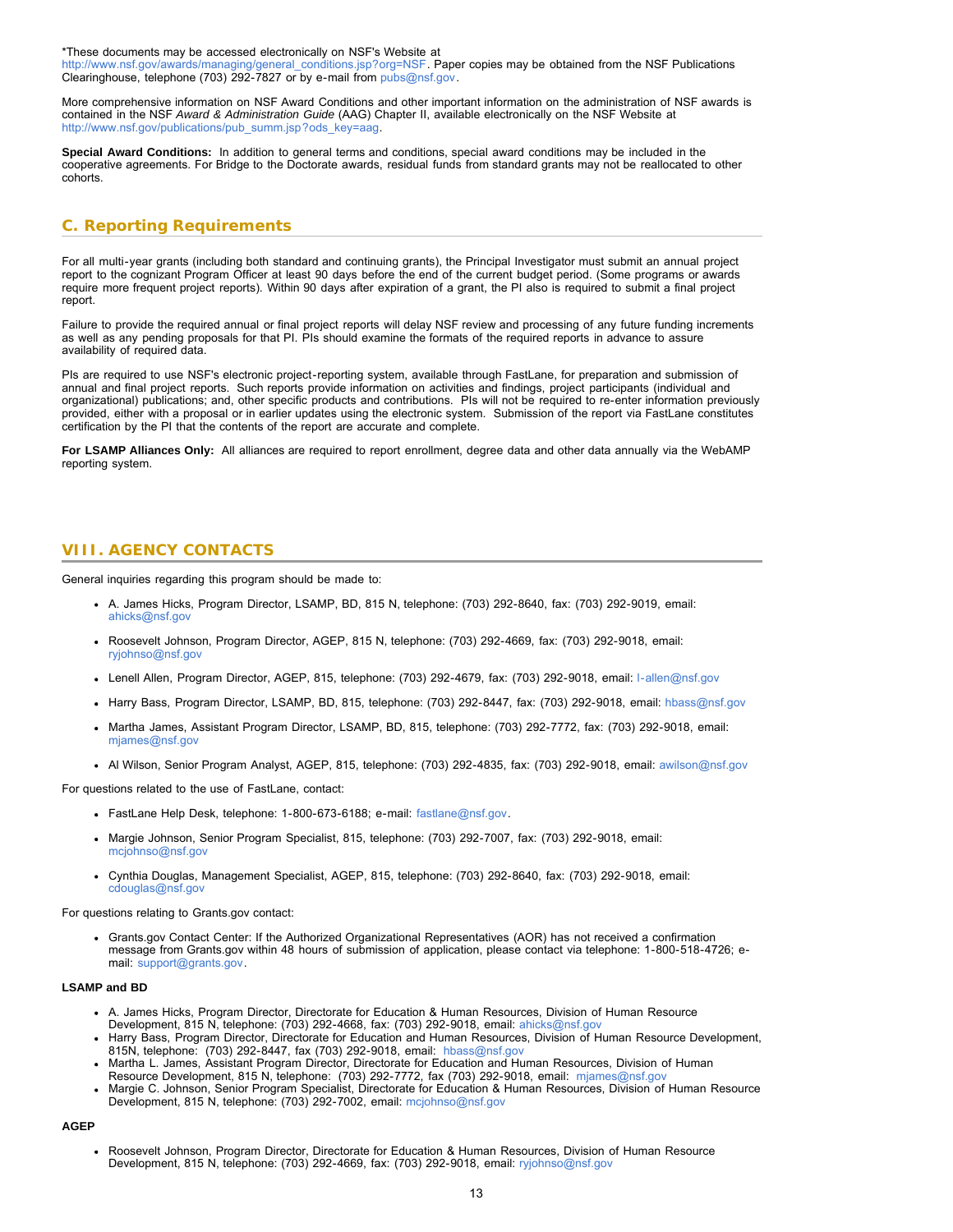- Lenell Allen, Program Director, Directorate for Education & Human Resources, Division of Human Resource Development, 815 N, telephone: (703) 292-4679, fax: (703) 292-9018, email: [l-allen@nsf.gov](mailto:l-allen@nsf.gov)
- Al Wilson, Senior Program Analyst, Directorate for Education & Human Resources, Division of Human Resource Development, 815N, telephone: (703) 292-4835, email: [awilson@nsf.gov](mailto:awilson@nsf.gov)
- Cynthia Douglas, Management Operations Assistant, Directorate for Education & Human Resources, Division of Human Resource Development, 815 N, telephone: (703) 292-5175, email: [cdouglas@nsf.gov](mailto:cdouglas@nsf.gov)

### <span id="page-13-0"></span>**IX. OTHER INFORMATION**

The NSF Website provides the most comprehensive source of information on NSF Directorates (including contact information), programs and funding opportunities. Use of this Website by potential proposers is strongly encouraged. In addition, MyNSF (formerly the Custom News Service) is an information-delivery system designed to keep potential proposers and other interested parties apprised of new NSF funding opportunities and publications, important changes in proposal and award policies and procedures, and upcoming NSF Regional Grants Conferences. Subscribers are informed through e-mail or the user's Web browser each time new [publications are issued that match their identified interests. MyNSF also is available on NSF's Website at](athttp://www.nsf.gov/mynsf/) <http://www.nsf.gov/mynsf/>[.](athttp://www.nsf.gov/mynsf/)

Grants.gov provides an additional electronic capability to search for Federal government-wide grant opportunities. NSF funding [opportunities may be accessed via this new mechanism. Further information on Grants.gov may be obtained at](athttp://www.grants.gov) [http://w](http://www.grants.gov/)[ww.grants.gov.](athttp://www.grants.gov)

### **ABOUT THE NATIONAL SCIENCE FOUNDATION**

The National Science Foundation (NSF) is an independent Federal agency created by the National Science Foundation Act of 1950, as amended (42 USC 1861-75). The Act states the purpose of the NSF is "to promote the progress of science; [and] to advance the national health, prosperity, and welfare by supporting research and education in all fields of science and engineering."

NSF funds research and education in most fields of science and engineering. It does this through grants and cooperative agreements to more than 2,000 colleges, universities, K-12 school systems, businesses, informal science organizations and other research organizations throughout the US. The Foundation accounts for about one-fourth of Federal support to academic institutions for basic research.

NSF receives approximately 40,000 proposals each year for research, education and training projects, of which approximately 11,000 are funded. In addition, the Foundation receives several thousand applications for graduate and postdoctoral fellowships. The agency operates no laboratories itself but does support National Research Centers, user facilities, certain oceanographic vessels and Antarctic research stations. The Foundation also supports cooperative research between universities and industry, US participation in international scientific and engineering efforts, and educational activities at every academic level.

*Facilitation Awards for Scientists and Engineers with Disabilities* provide funding for special assistance or equipment to enable persons with disabilities to work on NSF-supported projects. See Grant Proposal Guide Chapter II, Section D.2 for instructions regarding preparation of these types of proposals.

The National Science Foundation has Telephonic Device for the Deaf (TDD) and Federal Information Relay Service (FIRS) capabilities that enable individuals with hearing impairments to communicate with the Foundation about NSF programs, employment or general information. TDD may be accessed at (703) 292-5090 and (800) 281-8749, FIRS at (800) 877-8339.

The National Science Foundation Information Center may be reached at (703) 292-5111.

The National Science Foundation promotes and advances scientific progress in the United States by competitively awarding grants and cooperative agreements for research and education in the sciences, mathematics, and engineering.

To get the latest information about program deadlines, to download copies of NSF publications, and to access abstracts of awards, visit the NSF Website at [http://www.nsf.gov](http://www.nsf.gov/)

|                                   | • Location:                                            | 4201 Wilson Blvd. Arlington, VA 22230 |  |  |  |  |
|-----------------------------------|--------------------------------------------------------|---------------------------------------|--|--|--|--|
|                                   | • For General Information<br>(NSF Information Center): | (703) 292-5111                        |  |  |  |  |
|                                   | • TDD (for the hearing-impaired):                      | (703) 292-5090                        |  |  |  |  |
| • To Order Publications or Forms: |                                                        |                                       |  |  |  |  |
|                                   | Send an e-mail to:                                     | pubs@nsf.gov                          |  |  |  |  |
|                                   | or telephone:                                          | (703) 292-7827                        |  |  |  |  |
|                                   | • To Locate NSF Employees:                             | (703) 292-5111                        |  |  |  |  |
|                                   |                                                        |                                       |  |  |  |  |